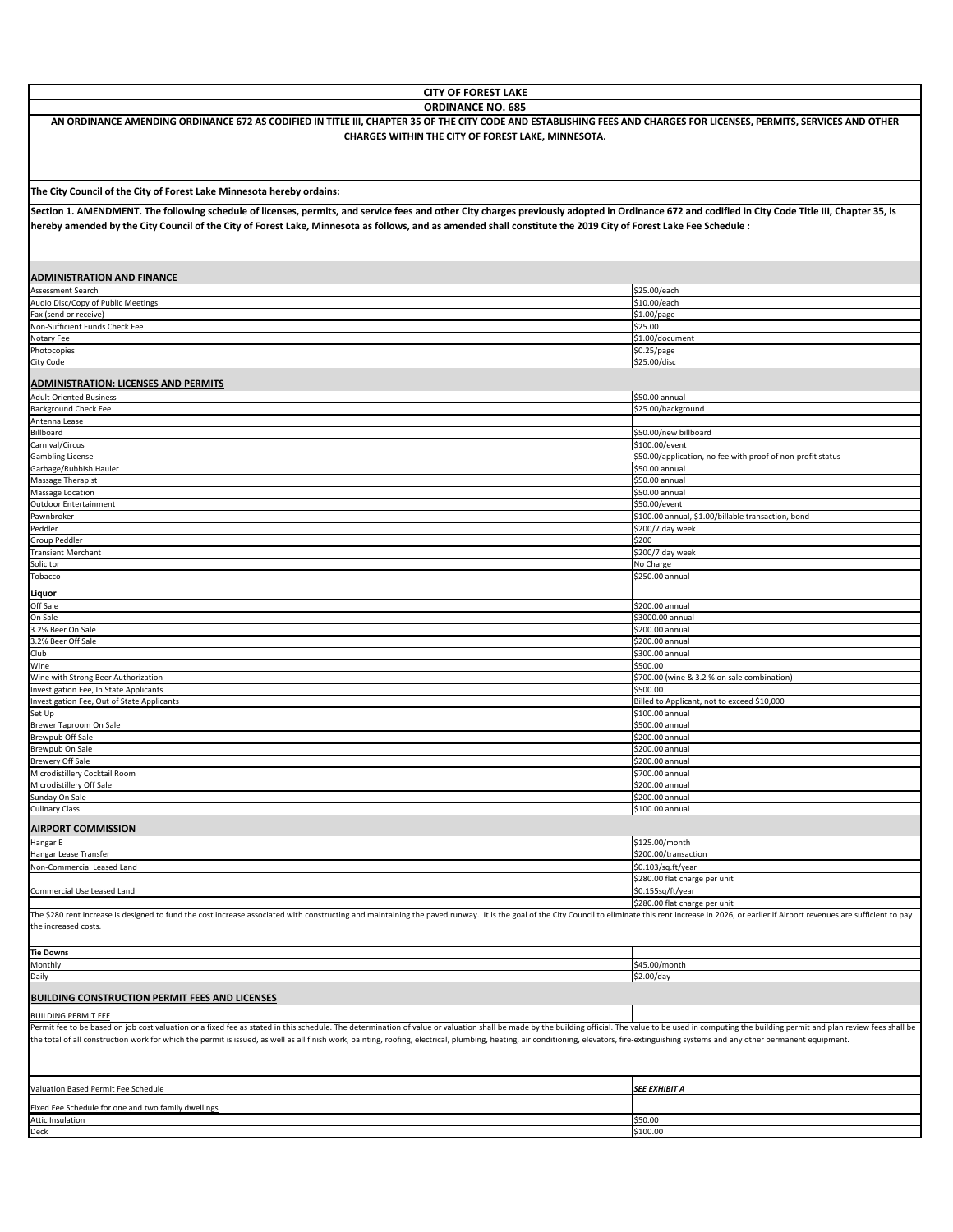| <b>Drain Tile</b>                                                                                                                                                                                                                                                                                                                                                                                                                                                                                                                                                                                                                                                              | \$75.00                                                                    |
|--------------------------------------------------------------------------------------------------------------------------------------------------------------------------------------------------------------------------------------------------------------------------------------------------------------------------------------------------------------------------------------------------------------------------------------------------------------------------------------------------------------------------------------------------------------------------------------------------------------------------------------------------------------------------------|----------------------------------------------------------------------------|
| Fence (over seven (7) feet)                                                                                                                                                                                                                                                                                                                                                                                                                                                                                                                                                                                                                                                    | \$75.00                                                                    |
| Siding-residential single-family                                                                                                                                                                                                                                                                                                                                                                                                                                                                                                                                                                                                                                               | \$100.00                                                                   |
|                                                                                                                                                                                                                                                                                                                                                                                                                                                                                                                                                                                                                                                                                |                                                                            |
| Siding-residential multi-family                                                                                                                                                                                                                                                                                                                                                                                                                                                                                                                                                                                                                                                | \$60/unit                                                                  |
| Roofing-residential single-family                                                                                                                                                                                                                                                                                                                                                                                                                                                                                                                                                                                                                                              | \$100                                                                      |
| Roofing-residential multi-family                                                                                                                                                                                                                                                                                                                                                                                                                                                                                                                                                                                                                                               | \$60/unit                                                                  |
| Swimming Pool, Above Ground                                                                                                                                                                                                                                                                                                                                                                                                                                                                                                                                                                                                                                                    | \$100.00                                                                   |
| Swimming Pool, Below Ground                                                                                                                                                                                                                                                                                                                                                                                                                                                                                                                                                                                                                                                    | \$150.00                                                                   |
|                                                                                                                                                                                                                                                                                                                                                                                                                                                                                                                                                                                                                                                                                |                                                                            |
| Window and/or Door Replacement                                                                                                                                                                                                                                                                                                                                                                                                                                                                                                                                                                                                                                                 | \$25.00/window-door, \$100.00 maximum                                      |
|                                                                                                                                                                                                                                                                                                                                                                                                                                                                                                                                                                                                                                                                                |                                                                            |
| <b>Demolition Permit</b>                                                                                                                                                                                                                                                                                                                                                                                                                                                                                                                                                                                                                                                       |                                                                            |
| Base Fee: Parcels not connected to City utilities                                                                                                                                                                                                                                                                                                                                                                                                                                                                                                                                                                                                                              | \$25.00                                                                    |
| Base Fee: Parcels connected to City utilities                                                                                                                                                                                                                                                                                                                                                                                                                                                                                                                                                                                                                                  | \$50.00                                                                    |
|                                                                                                                                                                                                                                                                                                                                                                                                                                                                                                                                                                                                                                                                                | \$1.00/sq. ft. along with signed Demolition Assessment Agreement OR escrow |
| <b>Escrow Fee</b>                                                                                                                                                                                                                                                                                                                                                                                                                                                                                                                                                                                                                                                              |                                                                            |
|                                                                                                                                                                                                                                                                                                                                                                                                                                                                                                                                                                                                                                                                                | of 125% of the demolition costs                                            |
|                                                                                                                                                                                                                                                                                                                                                                                                                                                                                                                                                                                                                                                                                |                                                                            |
| Manufactured Home Permit Fee (manufactured home park)                                                                                                                                                                                                                                                                                                                                                                                                                                                                                                                                                                                                                          |                                                                            |
|                                                                                                                                                                                                                                                                                                                                                                                                                                                                                                                                                                                                                                                                                |                                                                            |
| New installation or replacement (valuation based fee scheduled to be applied for manufactured home installations outside of parks)                                                                                                                                                                                                                                                                                                                                                                                                                                                                                                                                             | \$100.00                                                                   |
|                                                                                                                                                                                                                                                                                                                                                                                                                                                                                                                                                                                                                                                                                |                                                                            |
| <b>Moving Permit Fee</b>                                                                                                                                                                                                                                                                                                                                                                                                                                                                                                                                                                                                                                                       |                                                                            |
| Moving a building within or into the City                                                                                                                                                                                                                                                                                                                                                                                                                                                                                                                                                                                                                                      | \$50.00                                                                    |
|                                                                                                                                                                                                                                                                                                                                                                                                                                                                                                                                                                                                                                                                                |                                                                            |
| Salon Compliance Inspection                                                                                                                                                                                                                                                                                                                                                                                                                                                                                                                                                                                                                                                    |                                                                            |
|                                                                                                                                                                                                                                                                                                                                                                                                                                                                                                                                                                                                                                                                                |                                                                            |
|                                                                                                                                                                                                                                                                                                                                                                                                                                                                                                                                                                                                                                                                                |                                                                            |
| Building code compliance inspection when required for license requirements                                                                                                                                                                                                                                                                                                                                                                                                                                                                                                                                                                                                     | \$55.00                                                                    |
|                                                                                                                                                                                                                                                                                                                                                                                                                                                                                                                                                                                                                                                                                |                                                                            |
| <b>BUILDING SERVICE EQUIPMENT FEES</b>                                                                                                                                                                                                                                                                                                                                                                                                                                                                                                                                                                                                                                         |                                                                            |
| <b>Plumbing Permit Fee*</b>                                                                                                                                                                                                                                                                                                                                                                                                                                                                                                                                                                                                                                                    |                                                                            |
| Residential                                                                                                                                                                                                                                                                                                                                                                                                                                                                                                                                                                                                                                                                    | \$50.00 plus \$9.00/fixture                                                |
|                                                                                                                                                                                                                                                                                                                                                                                                                                                                                                                                                                                                                                                                                |                                                                            |
| Commercial                                                                                                                                                                                                                                                                                                                                                                                                                                                                                                                                                                                                                                                                     | \$85.00 plus 2% of estimated job cost                                      |
|                                                                                                                                                                                                                                                                                                                                                                                                                                                                                                                                                                                                                                                                                |                                                                            |
| <b>Mechanical Permit Fee*</b>                                                                                                                                                                                                                                                                                                                                                                                                                                                                                                                                                                                                                                                  |                                                                            |
| Residential:                                                                                                                                                                                                                                                                                                                                                                                                                                                                                                                                                                                                                                                                   | \$25.00/piece of equipment (\$50 minimum fee)                              |
| Commercial                                                                                                                                                                                                                                                                                                                                                                                                                                                                                                                                                                                                                                                                     | \$75.00 plus 2% of estimated job cost                                      |
|                                                                                                                                                                                                                                                                                                                                                                                                                                                                                                                                                                                                                                                                                |                                                                            |
|                                                                                                                                                                                                                                                                                                                                                                                                                                                                                                                                                                                                                                                                                |                                                                            |
| * A state surcharge of one-half mill (.0005) of the fee or \$1.00 (whichever is greater) is charged  on all fixed fee permits as set by the State of Minnesota                                                                                                                                                                                                                                                                                                                                                                                                                                                                                                                 |                                                                            |
| OTHER INSPECTIONS AND FEES                                                                                                                                                                                                                                                                                                                                                                                                                                                                                                                                                                                                                                                     |                                                                            |
|                                                                                                                                                                                                                                                                                                                                                                                                                                                                                                                                                                                                                                                                                |                                                                            |
| Inspections:                                                                                                                                                                                                                                                                                                                                                                                                                                                                                                                                                                                                                                                                   |                                                                            |
| Inspections - Outside normal business hours                                                                                                                                                                                                                                                                                                                                                                                                                                                                                                                                                                                                                                    | \$80.00/hour, two (2) hour minimum                                         |
| Reinspections                                                                                                                                                                                                                                                                                                                                                                                                                                                                                                                                                                                                                                                                  | \$55.00/hour, one (1) hour minimum                                         |
|                                                                                                                                                                                                                                                                                                                                                                                                                                                                                                                                                                                                                                                                                |                                                                            |
|                                                                                                                                                                                                                                                                                                                                                                                                                                                                                                                                                                                                                                                                                |                                                                            |
| Investigation Fee - work without permit                                                                                                                                                                                                                                                                                                                                                                                                                                                                                                                                                                                                                                        |                                                                            |
| Whenever any work for which a city permit is required has commenced without first obtaining a permit, a special investigation shall be made before a permit will be issued. An investigation fee, in addition to the permit fe                                                                                                                                                                                                                                                                                                                                                                                                                                                 |                                                                            |
| provision of this code nor from any penalty prescribed by law.                                                                                                                                                                                                                                                                                                                                                                                                                                                                                                                                                                                                                 |                                                                            |
|                                                                                                                                                                                                                                                                                                                                                                                                                                                                                                                                                                                                                                                                                |                                                                            |
|                                                                                                                                                                                                                                                                                                                                                                                                                                                                                                                                                                                                                                                                                |                                                                            |
| Plan Review Fee                                                                                                                                                                                                                                                                                                                                                                                                                                                                                                                                                                                                                                                                |                                                                            |
|                                                                                                                                                                                                                                                                                                                                                                                                                                                                                                                                                                                                                                                                                |                                                                            |
|                                                                                                                                                                                                                                                                                                                                                                                                                                                                                                                                                                                                                                                                                |                                                                            |
| • When a building permit is required and a plan is required to be submitted, a plan review fee shall be paid. Plan review fees for all building shall be 65% of the building permit fee. The fee for similar plans shall be 25                                                                                                                                                                                                                                                                                                                                                                                                                                                 |                                                                            |
| permit fee as defined in MSBC, Section 1300.                                                                                                                                                                                                                                                                                                                                                                                                                                                                                                                                                                                                                                   |                                                                            |
| • The plan review fees specified are separate fees from the building permit fees specified and are in addition to the permit fees. Plan review fees will be charged for any plan review even if a permit is not issued.                                                                                                                                                                                                                                                                                                                                                                                                                                                        |                                                                            |
|                                                                                                                                                                                                                                                                                                                                                                                                                                                                                                                                                                                                                                                                                |                                                                            |
|                                                                                                                                                                                                                                                                                                                                                                                                                                                                                                                                                                                                                                                                                |                                                                            |
| • When submittal documents are incomplete or change so as to require additional plan review, or when the project involves deferred submittal items, an additional plan review fee shall be charged at the above rate                                                                                                                                                                                                                                                                                                                                                                                                                                                           |                                                                            |
|                                                                                                                                                                                                                                                                                                                                                                                                                                                                                                                                                                                                                                                                                |                                                                            |
|                                                                                                                                                                                                                                                                                                                                                                                                                                                                                                                                                                                                                                                                                |                                                                            |
| . Expiration of plan review: Applications for which no permit is issued within 180 days following the date of application shall expire by limitation; plans and other documentation submitted for review may thereafter be ret<br>destroyed by the building official. The building official may extend the time for action by the applicant for a period not exceeding 180 days upon request of the applicant with evidence that circumstances beyond the applic<br>prevented required action. No application shall be extended more than once. In order to renew action on an application after expiration, the applicant shall resubmit plans and pay a new plan review fee. |                                                                            |
|                                                                                                                                                                                                                                                                                                                                                                                                                                                                                                                                                                                                                                                                                |                                                                            |
|                                                                                                                                                                                                                                                                                                                                                                                                                                                                                                                                                                                                                                                                                |                                                                            |
|                                                                                                                                                                                                                                                                                                                                                                                                                                                                                                                                                                                                                                                                                |                                                                            |
| Refund Fee                                                                                                                                                                                                                                                                                                                                                                                                                                                                                                                                                                                                                                                                     |                                                                            |
|                                                                                                                                                                                                                                                                                                                                                                                                                                                                                                                                                                                                                                                                                |                                                                            |
| The building official may authorize refunding any fee paid under this schedule that was erroneously paid or collected.                                                                                                                                                                                                                                                                                                                                                                                                                                                                                                                                                         |                                                                            |
| • The building official may authorize refunding not more than 80% of the permit fee paid when no work has been done under an issued permit.                                                                                                                                                                                                                                                                                                                                                                                                                                                                                                                                    |                                                                            |
|                                                                                                                                                                                                                                                                                                                                                                                                                                                                                                                                                                                                                                                                                |                                                                            |
| The building official shall not authorize refunding of the plan review fee when an application for a permit is withdrawn or cancelled after a plan review has been completed.                                                                                                                                                                                                                                                                                                                                                                                                                                                                                                  |                                                                            |
|                                                                                                                                                                                                                                                                                                                                                                                                                                                                                                                                                                                                                                                                                |                                                                            |
| • The building official shall not authorize refunding any fee paid except on written application filed by the original permittee not later than 180 days after the date of the fee payment.                                                                                                                                                                                                                                                                                                                                                                                                                                                                                    |                                                                            |
|                                                                                                                                                                                                                                                                                                                                                                                                                                                                                                                                                                                                                                                                                |                                                                            |
|                                                                                                                                                                                                                                                                                                                                                                                                                                                                                                                                                                                                                                                                                |                                                                            |
| Renewal Fee                                                                                                                                                                                                                                                                                                                                                                                                                                                                                                                                                                                                                                                                    |                                                                            |
|                                                                                                                                                                                                                                                                                                                                                                                                                                                                                                                                                                                                                                                                                |                                                                            |
| Permits renewed within six (6) months after a permit has expired shall be charged a permit renewal fee of \$25.00<br>Permits not renewed within six (6) months after a permit has expired and work remains incomplete shall be charged as required for a new permit.                                                                                                                                                                                                                                                                                                                                                                                                           |                                                                            |
|                                                                                                                                                                                                                                                                                                                                                                                                                                                                                                                                                                                                                                                                                |                                                                            |
|                                                                                                                                                                                                                                                                                                                                                                                                                                                                                                                                                                                                                                                                                |                                                                            |
| Licenses                                                                                                                                                                                                                                                                                                                                                                                                                                                                                                                                                                                                                                                                       |                                                                            |
| Gas Installer License                                                                                                                                                                                                                                                                                                                                                                                                                                                                                                                                                                                                                                                          | \$50.00 annual                                                             |
|                                                                                                                                                                                                                                                                                                                                                                                                                                                                                                                                                                                                                                                                                |                                                                            |
| <b>Excavator License</b>                                                                                                                                                                                                                                                                                                                                                                                                                                                                                                                                                                                                                                                       | \$50.00 annual                                                             |
|                                                                                                                                                                                                                                                                                                                                                                                                                                                                                                                                                                                                                                                                                |                                                                            |
| <b>FIRE INSPECTIONS</b>                                                                                                                                                                                                                                                                                                                                                                                                                                                                                                                                                                                                                                                        |                                                                            |
| Permit fee to be based on job cost valuation or a fixed fee as stated in this schedule. The determination of value or valuation shall be made by the fire official. The value to be used in computing the fire permit and fire                                                                                                                                                                                                                                                                                                                                                                                                                                                 |                                                                            |
| of all work for which the permit is issued.                                                                                                                                                                                                                                                                                                                                                                                                                                                                                                                                                                                                                                    |                                                                            |
|                                                                                                                                                                                                                                                                                                                                                                                                                                                                                                                                                                                                                                                                                |                                                                            |
|                                                                                                                                                                                                                                                                                                                                                                                                                                                                                                                                                                                                                                                                                |                                                                            |
|                                                                                                                                                                                                                                                                                                                                                                                                                                                                                                                                                                                                                                                                                |                                                                            |
| <b>Required Construction Permits</b>                                                                                                                                                                                                                                                                                                                                                                                                                                                                                                                                                                                                                                           |                                                                            |
| Fire Suppression and Fire Alarm Permit, valuation based                                                                                                                                                                                                                                                                                                                                                                                                                                                                                                                                                                                                                        | <b>SEE EXHIBIT A</b>                                                       |
| Plan Review                                                                                                                                                                                                                                                                                                                                                                                                                                                                                                                                                                                                                                                                    | 65% of permit fee                                                          |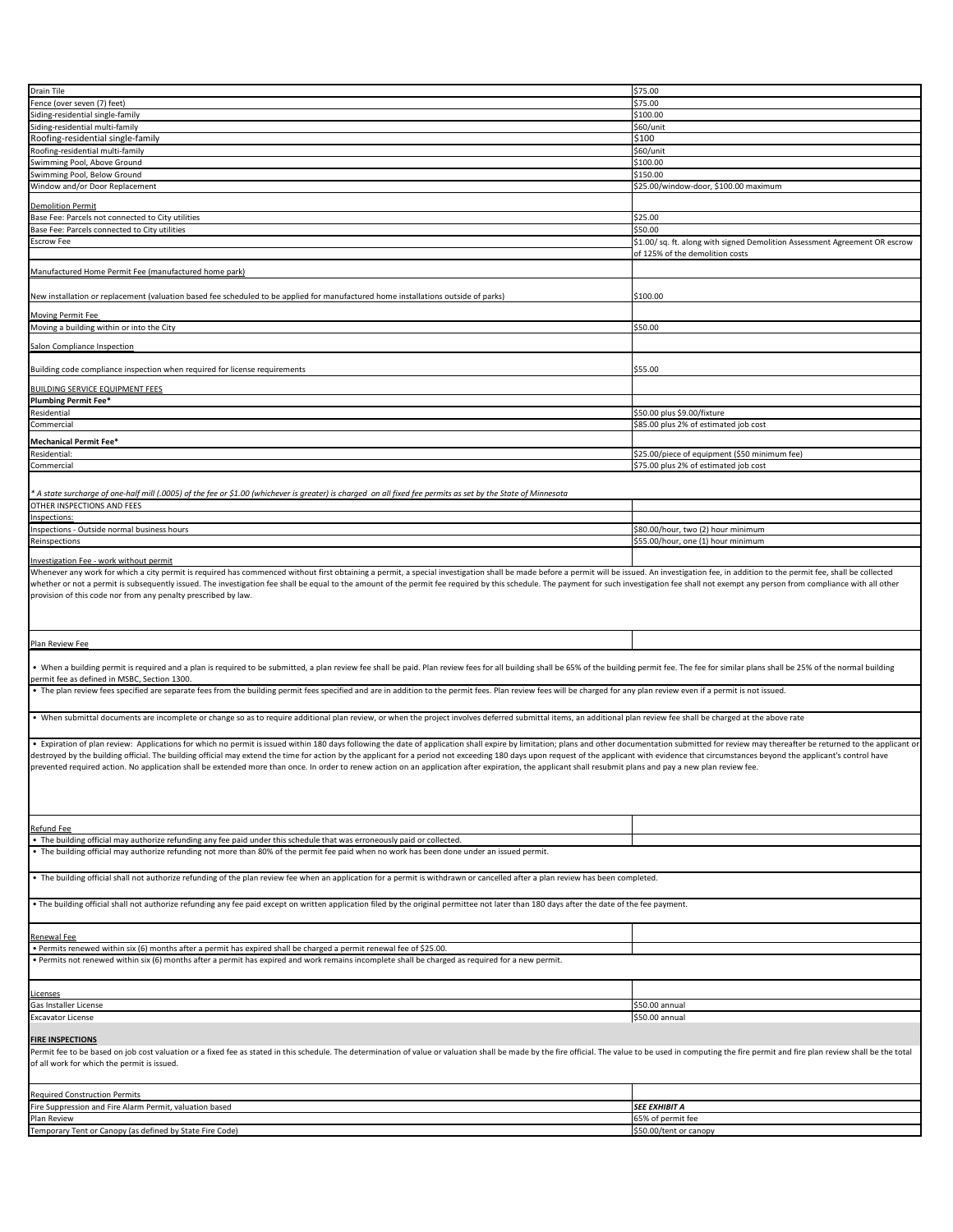| Construction Permits required in MNFC Section 105.7                                                                                                                                                                                                                                                                                                                                                                                                                                                                                                                                                                                                                  | SEE EXHIBIT A                                          |
|----------------------------------------------------------------------------------------------------------------------------------------------------------------------------------------------------------------------------------------------------------------------------------------------------------------------------------------------------------------------------------------------------------------------------------------------------------------------------------------------------------------------------------------------------------------------------------------------------------------------------------------------------------------------|--------------------------------------------------------|
|                                                                                                                                                                                                                                                                                                                                                                                                                                                                                                                                                                                                                                                                      |                                                        |
| Required Operational Permits                                                                                                                                                                                                                                                                                                                                                                                                                                                                                                                                                                                                                                         |                                                        |
| Fire Code Inspection                                                                                                                                                                                                                                                                                                                                                                                                                                                                                                                                                                                                                                                 |                                                        |
| Initial Inspection and Follow-Up Inspection                                                                                                                                                                                                                                                                                                                                                                                                                                                                                                                                                                                                                          | No Charge                                              |
| All subsequent Reinspections                                                                                                                                                                                                                                                                                                                                                                                                                                                                                                                                                                                                                                         | \$50.00/hour (one (1) hour minimum)                    |
| After Hours Inspections                                                                                                                                                                                                                                                                                                                                                                                                                                                                                                                                                                                                                                              | \$80.00/hour (two (2) hour minimum)                    |
| Inspections without assigned fee                                                                                                                                                                                                                                                                                                                                                                                                                                                                                                                                                                                                                                     | \$50.00/ hour (one (1) hour minimum)                   |
| Open Burning Permit                                                                                                                                                                                                                                                                                                                                                                                                                                                                                                                                                                                                                                                  | No Charge                                              |
| Fireworks/Pyrotechnic Display                                                                                                                                                                                                                                                                                                                                                                                                                                                                                                                                                                                                                                        | \$250.00/event                                         |
| Retail Sale of Fireworks                                                                                                                                                                                                                                                                                                                                                                                                                                                                                                                                                                                                                                             | \$350.00/application                                   |
| Hazardous Material (Storage Tank)                                                                                                                                                                                                                                                                                                                                                                                                                                                                                                                                                                                                                                    | \$4150.00/tank                                         |
|                                                                                                                                                                                                                                                                                                                                                                                                                                                                                                                                                                                                                                                                      |                                                        |
| Permits Required in IFC Section 105.6                                                                                                                                                                                                                                                                                                                                                                                                                                                                                                                                                                                                                                | \$100.00/application                                   |
| Permit Reinspection (upon request revoked permit holder)                                                                                                                                                                                                                                                                                                                                                                                                                                                                                                                                                                                                             | \$55.00/hour (one (1) hour minimum)                    |
| Double Permit                                                                                                                                                                                                                                                                                                                                                                                                                                                                                                                                                                                                                                                        | 2X normal fee                                          |
| Daycare Inspection                                                                                                                                                                                                                                                                                                                                                                                                                                                                                                                                                                                                                                                   | \$50.00/inspection                                     |
|                                                                                                                                                                                                                                                                                                                                                                                                                                                                                                                                                                                                                                                                      |                                                        |
| Investigation Fee - work without permit<br>Whenever any work for which a city permit is required has commenced without first obtaining a permit, a special investigation shall be made before a permit will be issued. An investigation fee, in addition to the permit fe<br>whether or not a permit is subsequently issued. The investigation fee shall be equal to the amount of the permit fee required by this schedule. The payment for such investigation fee shall not exempt any person from compli<br>provision of this code nor from any penalty prescribed by law.                                                                                        |                                                        |
| Plan Review Fee                                                                                                                                                                                                                                                                                                                                                                                                                                                                                                                                                                                                                                                      |                                                        |
| . When a fire permit is required and a plan is required to be submitted, a plan review fee shall be paid. Plan review fees shall be 65% of the fire permit fee.                                                                                                                                                                                                                                                                                                                                                                                                                                                                                                      |                                                        |
| • The plan review fees specified are separate fees from the building permit fees specified and are in addition to the permit fees. Plan review fees will be charged for any plan review even if a permit is not issued.                                                                                                                                                                                                                                                                                                                                                                                                                                              |                                                        |
| . When submittal documents are incomplete or change so as to require additional plan review, or when the project involves deferred submittal items, an additional plan review fee shall be charged at the above rate                                                                                                                                                                                                                                                                                                                                                                                                                                                 |                                                        |
| • Expiration of plan review: Applications for which no permit is issued within 180 days following the date of application shall expire by limitation; plans and other documentation submitted for review may thereafter be ret<br>destroyed by the fire official. The building official may extend the time for action by the applicant for a period not exceeding 180 days upon request of the applicant with evidence that circumstances beyond the applicant'<br>required action. No application shall be extended more than once. In order to renew action on an application after expiration, the applicant shall resubmit plans and pay a new plan review fee. |                                                        |
| Refund Fee                                                                                                                                                                                                                                                                                                                                                                                                                                                                                                                                                                                                                                                           |                                                        |
| The fire official may authorize refunding any fee paid under this schedule that was erroneously paid or collected.                                                                                                                                                                                                                                                                                                                                                                                                                                                                                                                                                   |                                                        |
| • The fire official may authorize refunding not more than 80% of the permit fee paid when no work has been done under an issued permit.                                                                                                                                                                                                                                                                                                                                                                                                                                                                                                                              |                                                        |
| • The fire official shall not authorize refunding of the plan review fee when an application for a permit is withdrawn or cancelled after a plan review has been completed.                                                                                                                                                                                                                                                                                                                                                                                                                                                                                          |                                                        |
| . The fire official shall not authorize refunding any fee paid except on written application filed by the original permittee not later than 180 days after the date of the fee payment.                                                                                                                                                                                                                                                                                                                                                                                                                                                                              |                                                        |
|                                                                                                                                                                                                                                                                                                                                                                                                                                                                                                                                                                                                                                                                      |                                                        |
|                                                                                                                                                                                                                                                                                                                                                                                                                                                                                                                                                                                                                                                                      |                                                        |
| Renewal Fee                                                                                                                                                                                                                                                                                                                                                                                                                                                                                                                                                                                                                                                          |                                                        |
| • Permits renewed within six (6) months after a permit has expired shall be charged a permit renewal fee of \$25.00.<br>. Permits not renewed within six (6) months after a permit has expired and work remains incomplete shall be charged as required for a new permit.                                                                                                                                                                                                                                                                                                                                                                                            |                                                        |
| <b>PARKS</b>                                                                                                                                                                                                                                                                                                                                                                                                                                                                                                                                                                                                                                                         |                                                        |
| Arts in the Park Booth Fees                                                                                                                                                                                                                                                                                                                                                                                                                                                                                                                                                                                                                                          |                                                        |
| Food Truck                                                                                                                                                                                                                                                                                                                                                                                                                                                                                                                                                                                                                                                           | Full Season Rate: \$200.00; Single Night Rate: \$40.00 |
|                                                                                                                                                                                                                                                                                                                                                                                                                                                                                                                                                                                                                                                                      |                                                        |
| Commercial                                                                                                                                                                                                                                                                                                                                                                                                                                                                                                                                                                                                                                                           | Seasonal Rate:\$90.00; Single Night Rate: \$20.00      |
| Farmer's Market, Handmade Crafts                                                                                                                                                                                                                                                                                                                                                                                                                                                                                                                                                                                                                                     | Seasonal Rate:\$65.00; Single Night Rate:\$15.00       |
| Non-Profit                                                                                                                                                                                                                                                                                                                                                                                                                                                                                                                                                                                                                                                           | No Charge                                              |
| Gazebo Rental                                                                                                                                                                                                                                                                                                                                                                                                                                                                                                                                                                                                                                                        | \$65.00 half-day, \$95.00 full day                     |
| <b>Community Garden Rental</b>                                                                                                                                                                                                                                                                                                                                                                                                                                                                                                                                                                                                                                       | \$30.00 per plot                                       |
| Park Special Event                                                                                                                                                                                                                                                                                                                                                                                                                                                                                                                                                                                                                                                   | \$150.00 per event, per day                            |
| Park Shelters                                                                                                                                                                                                                                                                                                                                                                                                                                                                                                                                                                                                                                                        | \$15.00/hr                                             |
| Damage Deposit (Refundable)                                                                                                                                                                                                                                                                                                                                                                                                                                                                                                                                                                                                                                          | \$150.00                                               |
| Athletic Field Rental                                                                                                                                                                                                                                                                                                                                                                                                                                                                                                                                                                                                                                                | \$15.00/field per day                                  |
| Ice Rink Rental                                                                                                                                                                                                                                                                                                                                                                                                                                                                                                                                                                                                                                                      | \$15.00/hour                                           |
|                                                                                                                                                                                                                                                                                                                                                                                                                                                                                                                                                                                                                                                                      |                                                        |
| Warming House Reservation (With Rink Attendant)<br>PLANNING AND ZONING                                                                                                                                                                                                                                                                                                                                                                                                                                                                                                                                                                                               | \$15.00/hr                                             |
| Comprehensive Guide Plan Amendment Application Fee                                                                                                                                                                                                                                                                                                                                                                                                                                                                                                                                                                                                                   | \$4,000.00                                             |
| Conditional Use Permit (includes site plan review)                                                                                                                                                                                                                                                                                                                                                                                                                                                                                                                                                                                                                   | \$1,000.00                                             |
| Condition Use Permit Amendment                                                                                                                                                                                                                                                                                                                                                                                                                                                                                                                                                                                                                                       | \$500.00                                               |
|                                                                                                                                                                                                                                                                                                                                                                                                                                                                                                                                                                                                                                                                      |                                                        |
| nterim Use Permit<br>Documents                                                                                                                                                                                                                                                                                                                                                                                                                                                                                                                                                                                                                                       | \$1,000.00                                             |
|                                                                                                                                                                                                                                                                                                                                                                                                                                                                                                                                                                                                                                                                      |                                                        |
| Comprehensive Guide Plan                                                                                                                                                                                                                                                                                                                                                                                                                                                                                                                                                                                                                                             | Cost of production + tax                               |
| Zoning Ordinance                                                                                                                                                                                                                                                                                                                                                                                                                                                                                                                                                                                                                                                     | Cost of production + tax                               |
| Other Studies and Ordinances                                                                                                                                                                                                                                                                                                                                                                                                                                                                                                                                                                                                                                         | Cost of production + tax                               |
| <b>Zoning Maps</b>                                                                                                                                                                                                                                                                                                                                                                                                                                                                                                                                                                                                                                                   |                                                        |
| Color 8-1/2x 11                                                                                                                                                                                                                                                                                                                                                                                                                                                                                                                                                                                                                                                      | $$5.00 + tax$                                          |
| Color 11x17                                                                                                                                                                                                                                                                                                                                                                                                                                                                                                                                                                                                                                                          | $$10.00 + tax$                                         |
| Color 17x20                                                                                                                                                                                                                                                                                                                                                                                                                                                                                                                                                                                                                                                          | $$15.00 + tax$                                         |
| Color 24x36                                                                                                                                                                                                                                                                                                                                                                                                                                                                                                                                                                                                                                                          | $$20.00 + tax$                                         |
| Color 35x39                                                                                                                                                                                                                                                                                                                                                                                                                                                                                                                                                                                                                                                          | $$25.00 + tax$                                         |
| GIS Map                                                                                                                                                                                                                                                                                                                                                                                                                                                                                                                                                                                                                                                              | $$3.20 + tax$                                          |
| Environmental Assessment Worksheet                                                                                                                                                                                                                                                                                                                                                                                                                                                                                                                                                                                                                                   |                                                        |
|                                                                                                                                                                                                                                                                                                                                                                                                                                                                                                                                                                                                                                                                      |                                                        |
| Escrow Fee for City Consultant Services                                                                                                                                                                                                                                                                                                                                                                                                                                                                                                                                                                                                                              | \$10,000.00                                            |
| Certificate of Compliance                                                                                                                                                                                                                                                                                                                                                                                                                                                                                                                                                                                                                                            | \$50.00                                                |
| Certificate of Compliance: Seasonal Sales                                                                                                                                                                                                                                                                                                                                                                                                                                                                                                                                                                                                                            | \$250.00                                               |
| <b>Grading Permit</b>                                                                                                                                                                                                                                                                                                                                                                                                                                                                                                                                                                                                                                                |                                                        |
| 50-100 cubic yards                                                                                                                                                                                                                                                                                                                                                                                                                                                                                                                                                                                                                                                   | \$50.00                                                |
| More than 100 yards                                                                                                                                                                                                                                                                                                                                                                                                                                                                                                                                                                                                                                                  | \$500.00                                               |
| Planned Unit Development<br>Concept Plan                                                                                                                                                                                                                                                                                                                                                                                                                                                                                                                                                                                                                             | \$500.00                                               |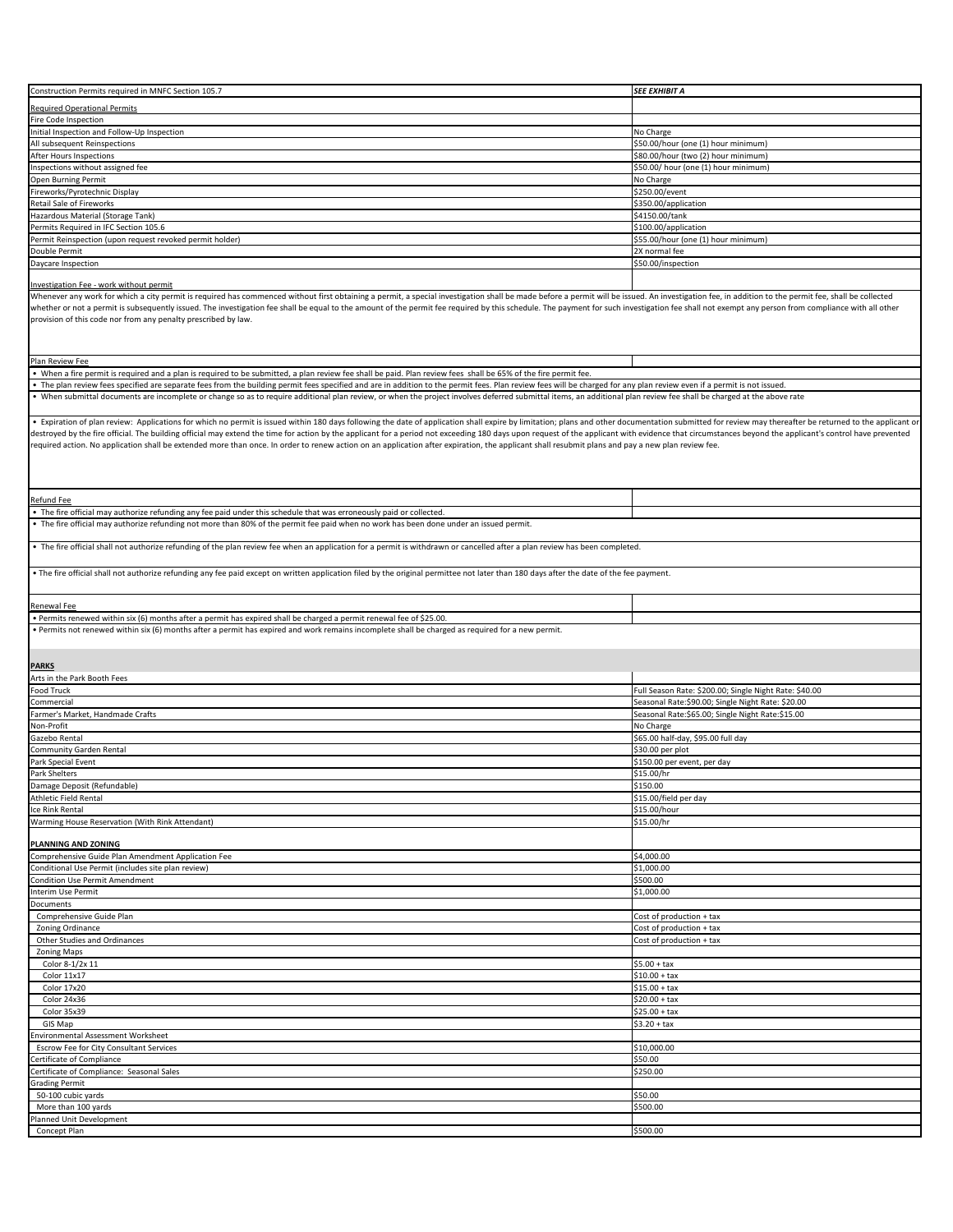| Preliminary Plan                                                                                                                                                                                                               | \$1,500.00                                                  |
|--------------------------------------------------------------------------------------------------------------------------------------------------------------------------------------------------------------------------------|-------------------------------------------------------------|
| Plus Per Acre Charge                                                                                                                                                                                                           | \$20.00/acre                                                |
| Final Plan                                                                                                                                                                                                                     | \$1,000.00                                                  |
|                                                                                                                                                                                                                                |                                                             |
| PUD Amendment                                                                                                                                                                                                                  | \$1,000.00                                                  |
| Rezoning                                                                                                                                                                                                                       | \$1,000.00                                                  |
| Signs                                                                                                                                                                                                                          |                                                             |
| Valuation exceeding \$2000.00                                                                                                                                                                                                  | <b>SEE EXHIBIT A</b>                                        |
|                                                                                                                                                                                                                                |                                                             |
| Valuation under \$2000.00                                                                                                                                                                                                      | \$50.00                                                     |
| <b>Temporary Banner Permit</b>                                                                                                                                                                                                 | No Charge                                                   |
| Site Plan Review                                                                                                                                                                                                               |                                                             |
|                                                                                                                                                                                                                                |                                                             |
| Site: Less than one (1) acre                                                                                                                                                                                                   | \$500.00                                                    |
| Site: One (1) acre or more                                                                                                                                                                                                     | \$1,000.00                                                  |
| Site Plan Amendment                                                                                                                                                                                                            | \$500.00                                                    |
|                                                                                                                                                                                                                                |                                                             |
| Subdivision                                                                                                                                                                                                                    |                                                             |
| Concept Plan                                                                                                                                                                                                                   | \$500.00                                                    |
|                                                                                                                                                                                                                                | \$1,000.00                                                  |
| Preliminary Plat                                                                                                                                                                                                               |                                                             |
| Residential                                                                                                                                                                                                                    | Add \$10.00 per residential unit                            |
| Commercial/Industrial                                                                                                                                                                                                          | Add \$50.00 per unit                                        |
| <b>Final Plat</b>                                                                                                                                                                                                              |                                                             |
|                                                                                                                                                                                                                                | \$500.00                                                    |
| Minor                                                                                                                                                                                                                          | \$500.00                                                    |
| Administrative - lot line adjustment                                                                                                                                                                                           | \$250.00                                                    |
|                                                                                                                                                                                                                                |                                                             |
| Other Subdivision (waive of subdivision per State Statute)                                                                                                                                                                     | \$250.00                                                    |
| Lot Combination                                                                                                                                                                                                                | \$250.00                                                    |
| Vacation of ROW Easement                                                                                                                                                                                                       | \$250.00                                                    |
|                                                                                                                                                                                                                                |                                                             |
| Variance                                                                                                                                                                                                                       | \$500.00                                                    |
| Zoning Ordinance Text Amendment                                                                                                                                                                                                | \$1,000.00                                                  |
| Single Family Landscape Escrow (paid at time of building permit)                                                                                                                                                               | \$1000.00 per unit                                          |
|                                                                                                                                                                                                                                |                                                             |
| Single Family Erosion Ctrl Escrow (paid at time of building permit)                                                                                                                                                            | \$1000.00 per unit                                          |
| Park Dedication Fee per housing unit/residential                                                                                                                                                                               | \$2,500.00                                                  |
|                                                                                                                                                                                                                                |                                                             |
| Park Dedication Fee - Commercial                                                                                                                                                                                               | \$2,500.00 base fee and \$2,500.00 per acre                 |
| <b>Tree Mitigation Fee</b>                                                                                                                                                                                                     | \$75.00 per caliper inch                                    |
| Development Fees                                                                                                                                                                                                               | <b>SEE EXHIBIT B</b>                                        |
|                                                                                                                                                                                                                                |                                                             |
| <b>City Staff and Consulting Billing</b>                                                                                                                                                                                       |                                                             |
|                                                                                                                                                                                                                                |                                                             |
| For applications which include excessive staff time, services performed by City personnel will be billed at two-and-one-half (2.5) the actual payroll hourly rate. Services provided by City consultants will be billed at the |                                                             |
| recording fees will be billed at the current rate.                                                                                                                                                                             |                                                             |
|                                                                                                                                                                                                                                |                                                             |
|                                                                                                                                                                                                                                |                                                             |
|                                                                                                                                                                                                                                |                                                             |
|                                                                                                                                                                                                                                |                                                             |
| <b>POLICE DEPARTMENT</b>                                                                                                                                                                                                       |                                                             |
| Audio Tape                                                                                                                                                                                                                     | \$10.00                                                     |
|                                                                                                                                                                                                                                | \$25.00                                                     |
| <b>Background Check</b>                                                                                                                                                                                                        |                                                             |
| <b>Finger Printing</b>                                                                                                                                                                                                         | \$20                                                        |
| Lock-Out (opening locked vehicle)                                                                                                                                                                                              | \$25.00                                                     |
|                                                                                                                                                                                                                                |                                                             |
| Parking Ticket (violation on city street 2AM - 6AM)                                                                                                                                                                            | \$35.00                                                     |
|                                                                                                                                                                                                                                |                                                             |
| Municipal Parking Lot Violation                                                                                                                                                                                                | \$35.00                                                     |
|                                                                                                                                                                                                                                |                                                             |
| Copies of Photos                                                                                                                                                                                                               | \$0.25/page                                                 |
| Police Reports                                                                                                                                                                                                                 | \$0.25/page                                                 |
|                                                                                                                                                                                                                                |                                                             |
|                                                                                                                                                                                                                                |                                                             |
| <b>PUBLIC WORKS FEES</b>                                                                                                                                                                                                       |                                                             |
| Right-of-way Permit                                                                                                                                                                                                            |                                                             |
|                                                                                                                                                                                                                                |                                                             |
| <b>Major Excavation Permit</b>                                                                                                                                                                                                 | \$300 plus \$2,500 cash escrow                              |
| Minor Excavation Permit                                                                                                                                                                                                        | \$100 per permit/\$500 annual permit                        |
| <b>Small Wireless Facility</b>                                                                                                                                                                                                 | \$100                                                       |
|                                                                                                                                                                                                                                |                                                             |
| Equipment: Per Hour Charge (does not include operator)                                                                                                                                                                         |                                                             |
| Weed Whip                                                                                                                                                                                                                      | \$5.00                                                      |
| 21-in Push Mower                                                                                                                                                                                                               | \$9.00                                                      |
|                                                                                                                                                                                                                                |                                                             |
| Paint Stripper                                                                                                                                                                                                                 | \$22.00                                                     |
| 3-in Water Pump                                                                                                                                                                                                                | \$24.00                                                     |
| Brush Chipper, Equipment Trailer, Plate Compactor and Asphalt Saw                                                                                                                                                              | \$25.00                                                     |
|                                                                                                                                                                                                                                |                                                             |
| 1-ton Dump Truck, Asphalt Roller, 12- ft Wing Mower, Front-Mount Mower, Pick up truck, and Groundmaster                                                                                                                        | \$35.00                                                     |
| Air Compressor, 21-ft Wing Mower, 8-ft. Ditch Mower, Tandem- Axel Truck, Compact Tractor                                                                                                                                       | \$45.00                                                     |
| 60-in Boom Mower, Bucket Truck, Skid Loader                                                                                                                                                                                    | \$50.00                                                     |
|                                                                                                                                                                                                                                |                                                             |
| Street Sweeper, Tractor Loader Backhoe, 5-Foot Snow Blower                                                                                                                                                                     | \$65.00                                                     |
| 924G Cat Loader. 143H Cat Road Graded                                                                                                                                                                                          | \$85.00                                                     |
| 8-ft Snow Blower                                                                                                                                                                                                               | \$150.00                                                    |
|                                                                                                                                                                                                                                |                                                             |
| Jetter/Vacuumed Truck                                                                                                                                                                                                          | \$200.00                                                    |
|                                                                                                                                                                                                                                |                                                             |
| <b>Streets Signs</b>                                                                                                                                                                                                           | Vendor Price + 10%                                          |
| Swing-away mail box and post (installed)                                                                                                                                                                                       | \$135.00                                                    |
| Public Works Operator/Inspector                                                                                                                                                                                                |                                                             |
|                                                                                                                                                                                                                                | \$56.50/hour                                                |
| Utilities                                                                                                                                                                                                                      |                                                             |
| Meter Reconnection/Disconnection                                                                                                                                                                                               | \$50.00                                                     |
|                                                                                                                                                                                                                                |                                                             |
| Water Turn On/Off                                                                                                                                                                                                              | \$50.00                                                     |
| Water Shutoff Locating (no fee if turn on/off performed)                                                                                                                                                                       | \$50.00                                                     |
| Water Emergency Turn On/Off                                                                                                                                                                                                    | \$163.00                                                    |
|                                                                                                                                                                                                                                |                                                             |
| Water Meter Accuracy Check                                                                                                                                                                                                     | \$125.00 (over 1-in = consulting fee + 25%)                 |
| Water Meter Installation                                                                                                                                                                                                       | \$50.00 (Over 1-in plumber installed)                       |
|                                                                                                                                                                                                                                |                                                             |
| Water & Sewer Inspection (residential)                                                                                                                                                                                         | \$50.00                                                     |
| Storm Water Utility                                                                                                                                                                                                            | \$40.00 per REF/year; billed annually                       |
| Water User Fees                                                                                                                                                                                                                | <b>SEE EXHIBIT C</b>                                        |
|                                                                                                                                                                                                                                |                                                             |
| Sewer User Fee                                                                                                                                                                                                                 | SEE EXHIBIT C                                               |
| Met Council SAC Fee                                                                                                                                                                                                            | <b>SEE EXHIBIT B</b>                                        |
| Street Opening Excavator's License                                                                                                                                                                                             | \$50.00 annual                                              |
|                                                                                                                                                                                                                                |                                                             |
| <b>Street Opening Permit</b>                                                                                                                                                                                                   | \$50.00                                                     |
| <b>Street Opening Deposit</b>                                                                                                                                                                                                  | \$3,500.00                                                  |
|                                                                                                                                                                                                                                |                                                             |
| Meters                                                                                                                                                                                                                         | <b>SEE EXHIBIT D</b>                                        |
| Horns                                                                                                                                                                                                                          | <b>SEE EXHIBIT D</b>                                        |
| Hydrant Meter Deposit, 2-1/2" meter rental deposit (refundable)                                                                                                                                                                | \$2,000.00                                                  |
| Hydrant Water Rental & Usage Fee, 2-1/2, 3/4 meter rental                                                                                                                                                                      | \$114.00 (includes use of meter and 5,000 gallons of water) |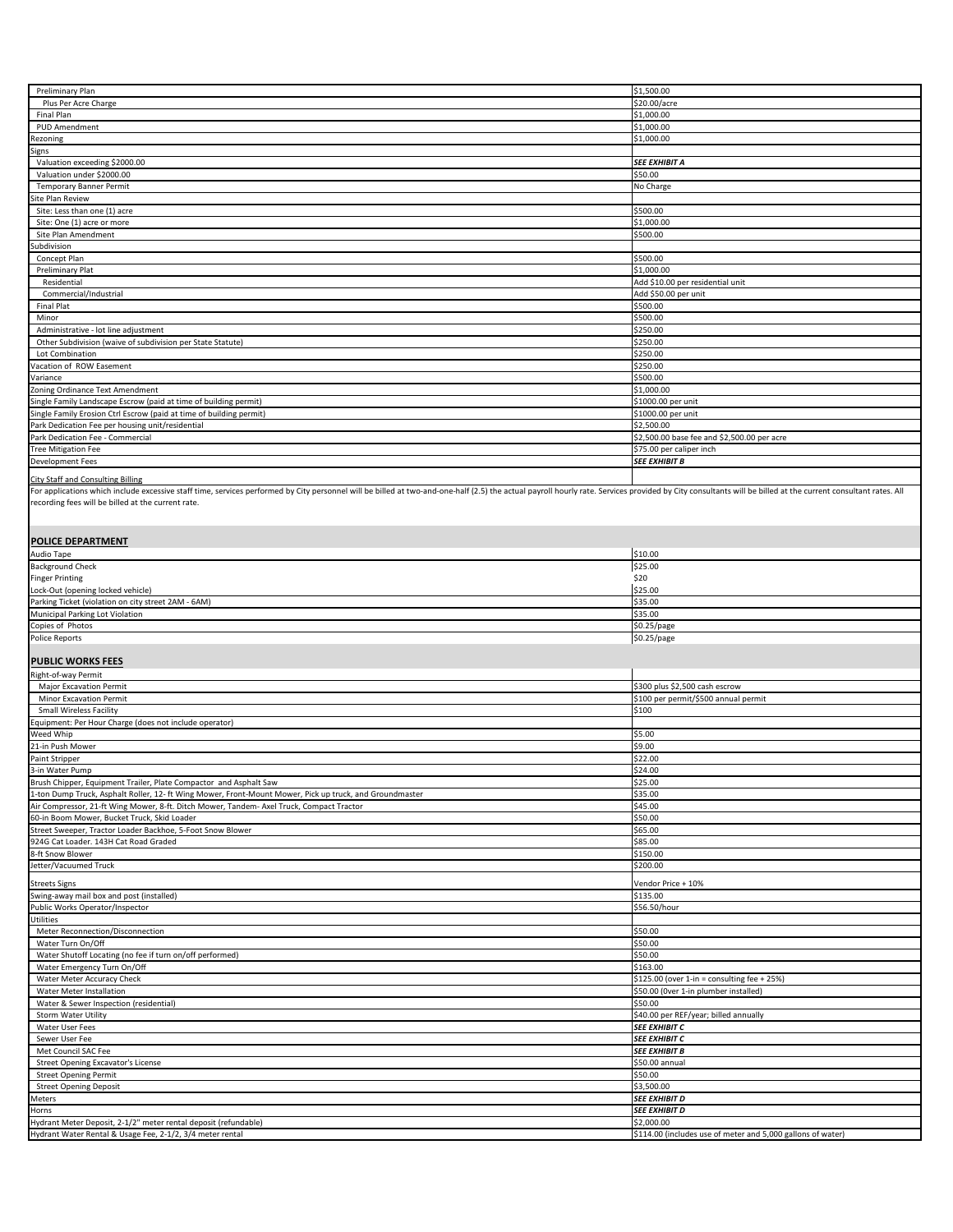| Usage per 1000 gallons                                                                                                                                                                                                         | \$4.00              |
|--------------------------------------------------------------------------------------------------------------------------------------------------------------------------------------------------------------------------------|---------------------|
| <b>Fill Station</b>                                                                                                                                                                                                            | \$3.00/1000 gallons |
| Sewer/Water Capping/On Site Septic Abandonment/Well Seal                                                                                                                                                                       | \$500.00 escrow     |
| Late Payment Charge                                                                                                                                                                                                            | 3%                  |
| Non-Compliant Sump Pump Charge                                                                                                                                                                                                 | \$100.00/month      |
| All prices are subject to change as they are based on manufacturer's costs PLUS sales tax.                                                                                                                                     |                     |
|                                                                                                                                                                                                                                |                     |
| Some data request may fall under the Minnesota Data Practices Act, Minnesota Statutes, Chapter 13, and may have different fees applied.                                                                                        |                     |
|                                                                                                                                                                                                                                |                     |
| Section 2. SUMMARY PUBLICATION. Pursuant to Minnesota Statutes Section 412.191, in the case of a lengthy ordinance, a summary may be published. While a copy of the entire ordinance is available without cost at the office o |                     |
| the following summary is approved by the City Council and shall be published in lieu of publishing the entire ordinance: On December 10, 2018, the City of Forest Lake adopted an ordinance amending its annual fee schedule a |                     |
| Chapter 35 of the City Code. The Ordinance makes a number of changes to the existing City fees and charges, including reducing permit fees for residential multi-family permits for siding and roofing permits, clarifying lan |                     |
| building within the city, increasing the Arts in the Parks Vendor Booth fees and creating a new food truck category. The Ordinance increases the City's WAC fee and City Sewer Core Fee. The Ordinance also increase the City' |                     |
| rates for 2019 and establishes additional yearly increases in those fees for the years 2012-2023.                                                                                                                              |                     |
|                                                                                                                                                                                                                                |                     |
|                                                                                                                                                                                                                                |                     |
| Section 3. EFFECTIVE DATE. This ordinance becomes effective upon its adoption and publication according to law, but not prior to January 1, 2019.                                                                              |                     |
|                                                                                                                                                                                                                                |                     |
| Adopted by the City Council of the City of Forest Lake this<br>of<br>2018.                                                                                                                                                     |                     |
|                                                                                                                                                                                                                                |                     |
|                                                                                                                                                                                                                                |                     |
|                                                                                                                                                                                                                                | Ben Winnick, Mayor  |
| <b>ATTEST</b>                                                                                                                                                                                                                  |                     |
|                                                                                                                                                                                                                                |                     |
| Bailey Fencil, Deputy Clerk                                                                                                                                                                                                    |                     |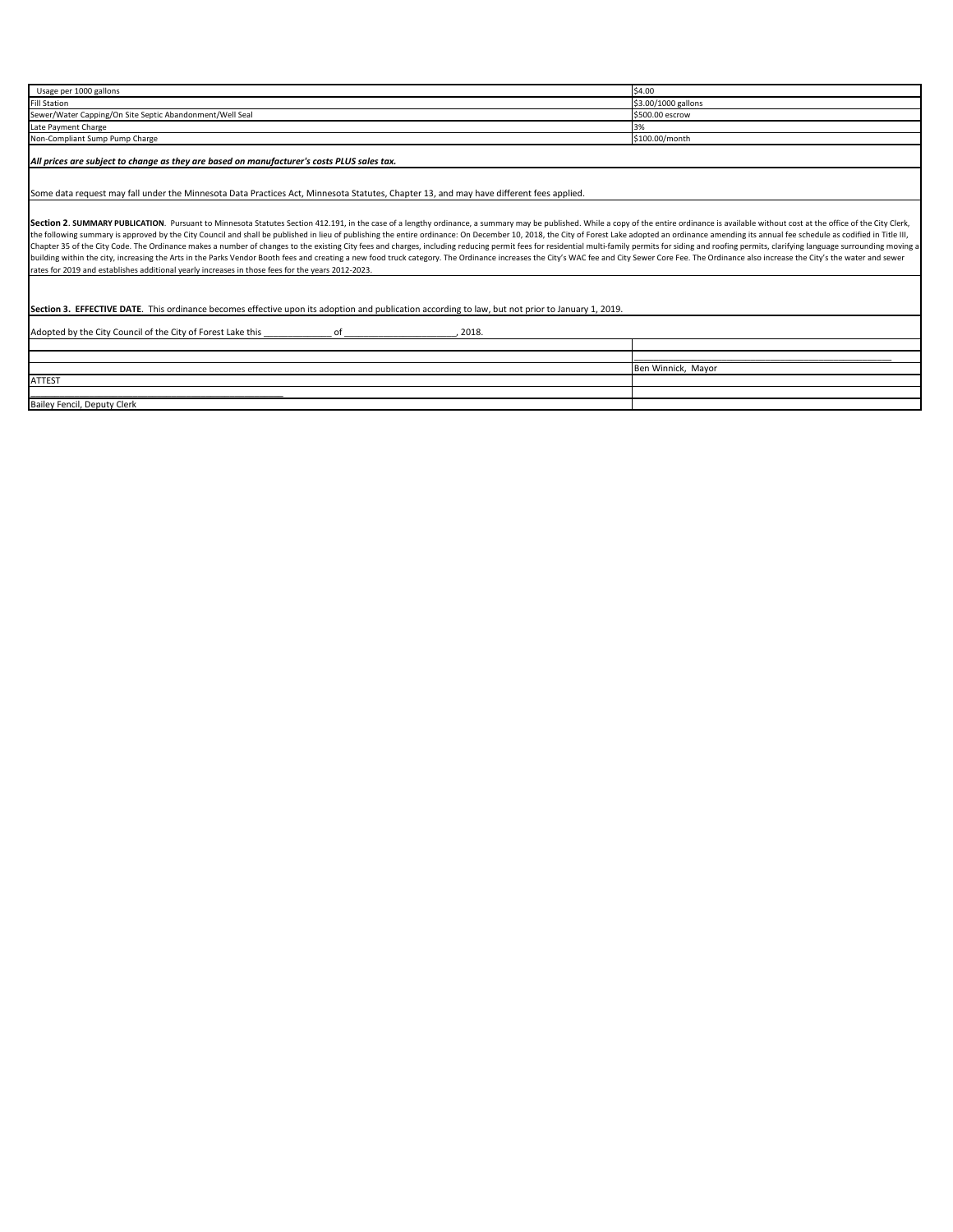## **EXHIBIT A VALUATION BASED PERMIT FEE SCHEDULE**

| <b>TOTAL VALUATION</b>       | <b>FEE</b>                                                                     |
|------------------------------|--------------------------------------------------------------------------------|
| \$1.00 - \$500.00            | \$25.00                                                                        |
|                              | \$25.00 for the first \$500.00 plus \$3.25 for each additional \$100.00, or    |
| \$500 - \$20000              | fraction thereof, to an including \$2000.00                                    |
|                              | \$73.75 for the first \$2000 plus \$14.75 for each additional \$1000 or        |
| \$20001 - \$25,000           | fraction thereof, to and including \$25,000                                    |
|                              | \$413.00 for the first \$50,000 \$10.75 for each additional \$1000, or         |
| \$25,000 - \$50,000          | fraction thereof, to and including \$50,000                                    |
|                              | \$681.75 for the first \$50,000 plus \$7.50 for each additional \$1000, or     |
| \$50,001 to \$100,000        | fraction thereof, to and including \$100,000                                   |
|                              | \$1056.75 for the first \$100,000 plus \$6.00 for each additional \$1000, or   |
| \$100,001 to \$500,000       | fraction thereof, to and including \$500,000                                   |
|                              | \$3456.75 for the first \$500,000 plus \$5.00 for each additional \$1000, or   |
| \$500,001 to \$1,000,000     | fraction thereof, to and including \$1,000,000                                 |
|                              | \$5956.75 for the fist \$1,000,000, plus \$4.00 for each additional \$1000, or |
| $\textsf{S}1,000,001$ and up | fraction thereof                                                               |

Note: A state surcharge is added to all valuation based fees equaling the following:

1) if the valuation of the structure, addition, or alteration is \$1,000,000 or less, the surcharge is equivalent to one-half mill (.0005) of the valuation of the structure, addition or alteration

2) if the valuation is greater than \$1,000,000, the surcharge is \$500 plus two-fifths mill (.0004) of the value between \$1,000,000 and \$2,000,000

3) if the valuation is greater than \$2,000,000, the surcharge is \$900 plus three-tenths mill (.0003) of the value between \$2,000,000 and \$3,000,000

4) if the valuation is greater than \$3,000,000, the surcharge is \$1,200 plus one-fifth mill (.0002) of the value between \$3,000,000 and \$4,000,000

5) if the valuation is greater than \$4,000,000, the surcharge is \$1,400 plus one-tenth mill (.0001) of the value between \$4,000,000 and \$5,000,000

6) if the valuation exceeds \$5,000,000, the surcharge is \$1,500 plus one-twentieth mill (.00005) of the value that exceeds \$5,000,000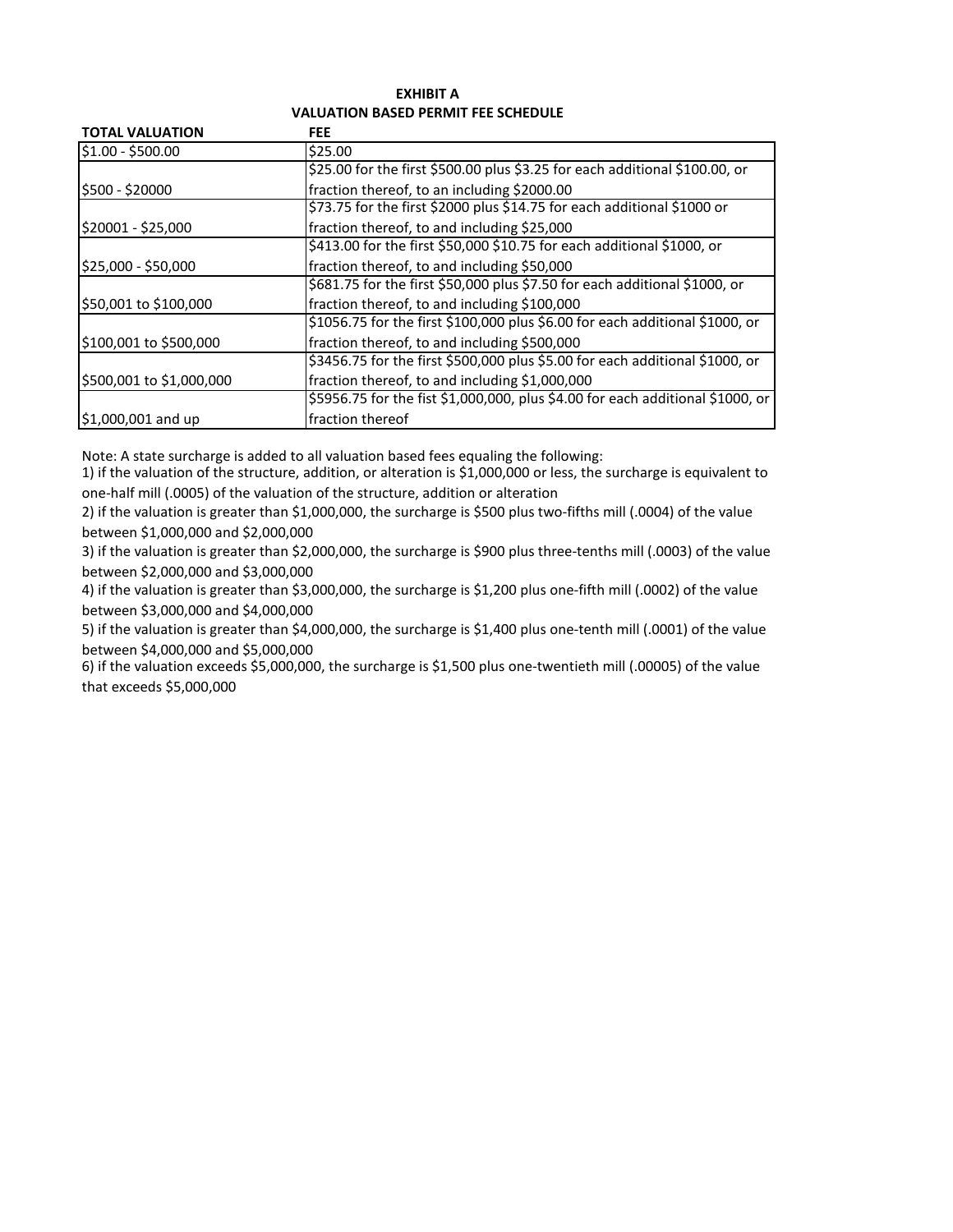| Project Design Letter of Credit                   | 15-20% of construction costs (determined by City<br>Engineer)                             |
|---------------------------------------------------|-------------------------------------------------------------------------------------------|
| Public/Private Improvement Costs Letter of Credit | 100% of construction costs                                                                |
| Landscaping Letter of Credit                      | 75% of approved landscaping costs                                                         |
| Sealcoat Escrow                                   | \$0.25/SF of public road                                                                  |
| Water System Area Charges                         | \$4585.00 per acre (pay at time of signing Development<br>Agreement)                      |
| <b>Sanitary Sewer Area Charges</b>                | \$3150.00 per acre (pay at time of signing Development<br>Agreement)                      |
| Metropolitan Council SAC Fee                      | \$2485 per SAC unit or as set by Metropolitan Council<br>(pay at time of building permit) |
| City WAC Fee                                      | \$3600.00 per unit (pay at time of building permit)                                       |
| City Core Sewer Core Fee                          | \$3600.00 per unit (pay at time of building permit)                                       |
| <b>Parkland Dedication Fee</b>                    |                                                                                           |
| <b>Residential Zoned Areas</b>                    | \$2500.00 per residential unit                                                            |
| Commercial/Industrial Zone Areas                  | \$2500.00 base fee and \$2500 per acre                                                    |

**Exhibit B Fees for Development Projects**

Other fees or costs may be required as part of the Development Agreement for special public improvement needs associated with the project, such as existing street improvements, traffic signals, drainage, etc.

All plans for public improvement projects, including private street projects with public utilities, may be prepared by a qualified engineer as stipulated by a Zoning Code amendment adopted by the City. Construction is to be funded privately by the project developer. Financial guarantees in the form of a letter of credit for Engineering and construction costs is to be posted with the City prior to the start of construction.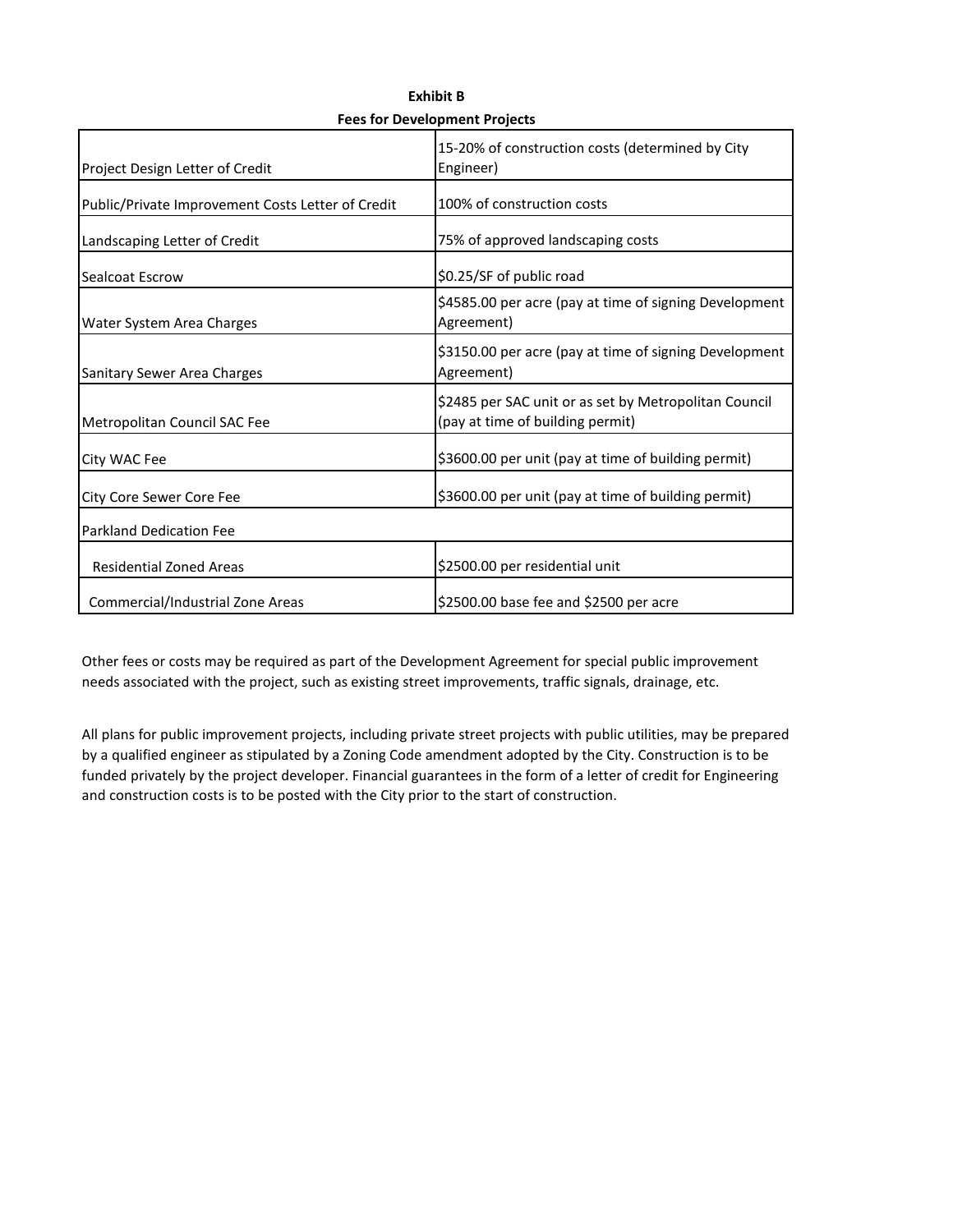|         |           |          |                     | 2019 Water Rate Schedule (Effective January 1, 2019) |             |           |         |              |           |             |            |           |          |            |         | 2020 Water Rate Schedule (Effective January 1, 2020) |         |         |         |         |                                 |
|---------|-----------|----------|---------------------|------------------------------------------------------|-------------|-----------|---------|--------------|-----------|-------------|------------|-----------|----------|------------|---------|------------------------------------------------------|---------|---------|---------|---------|---------------------------------|
|         |           |          |                     |                                                      |             |           |         |              |           |             |            |           |          |            |         |                                                      |         |         |         |         |                                 |
| Service |           |          |                     |                                                      |             | Spring/   | Water   |              | Spring/   |             |            |           |          | Fixed      | Water   |                                                      | Spring/ | Water   | Fall/   | Spring/ |                                 |
| Meter   | Minimum   |          |                     | Water Above                                          | Fall/Winter | Summer    | Above   | Fall/ Winter | Summer    |             | Service    | Minimum   |          | Charge     | Above   | Fall/Winter                                          | Summer  | Above   | Winter  | Summer  |                                 |
| Size    | Units Per | Cost Per | <b>Fixed Charge</b> | Units/                                               | Quarter     | Quarter   | Units/  | Quarter      | Quarter   | Meter       | Meter Size | Units Per | Cost Per | Quarterly  | Units/  | Quarter                                              | Quarter | Units/  | Quarter | Quarter | Meter                           |
| Inches  | Quarter   | l Init   | Ouarterly Bill      | Quarter                                              | Cost/Unit   | Cost/Unit | Quarter | Cost/Unit    | Cost/Unit | Fee/Quarter | Inches     | Quarter   | l Ini:   |            | Quarter | Cost/Unit Cost/Unit                                  |         | Quarter |         |         | Cost/Unit Cost/Unit Fee/Quarter |
| 3/4     |           | \$5.55   | \$27.73             |                                                      | \$3.94      | \$4.33    |         | \$4.13       | \$5.65    | \$2.20      | 3/4        |           | \$6.10   | \$30.50    |         | \$4.34                                               | \$4.76  |         | \$4.54  | \$6.22  | \$2.42                          |
|         |           | \$5.35   | \$53.45             |                                                      | \$3.94      | \$4.33    |         | \$4.13       | \$5.65    | \$2.50      |            |           | \$5.88   | \$58.80    |         | \$4.34                                               | \$4.76  |         | \$4.54  | \$6.22  | \$2.75                          |
|         |           | \$5.35   | \$117.60            |                                                      | \$3.94      | \$4.33    |         | \$4.13       | \$5.65    | \$2.70      |            |           | \$5.88   | \$129.36   |         | \$4.34                                               |         |         | \$4.54  | \$6.22  | \$2.97                          |
|         | 40        | \$5.35   | \$213.82            | -40                                                  | \$3.94      | \$4.33    | 120     | \$4.13       | \$5.65    | \$3.00      |            | 40        | \$5.88   | \$235.20   |         | \$4.34                                               | \$4.76  |         | \$4.54  | \$6.22  | \$3.30                          |
|         |           | \$5.35   | \$481.09            |                                                      | \$3.94      | \$4.33    | 270     | \$4.13       | \$5.65    | \$3.20      |            |           | \$5.88   | \$529.19   |         | \$4 34                                               |         |         | \$4.54  | \$6.22  | \$3.52                          |
|         | 160       | \$5.35   | \$855.26            |                                                      | \$3.94      | \$4.33    | 480     | \$4.13       | \$5.65    | \$3.50      |            |           | \$5.88   | \$940.79   |         | \$4.34                                               |         |         | \$4.54  | \$6.22  | \$3.85                          |
|         | 320       | \$5.35   | \$1,710.53          |                                                      | \$3.94      | \$4.33    | 960     | \$4.13       | \$5.65    | \$3.50      |            | 320       | \$5.88   | \$1,881.58 | 320     | \$4.34                                               | \$4.76  | 960     | \$4.54  | \$6.22  | \$3.85                          |

Lead Testing: \$1.59 per quarter Lead Testing: \$1.59 per quarter

| Lead Testing: \$1.59 per quarter |  |  |  |  |
|----------------------------------|--|--|--|--|
|----------------------------------|--|--|--|--|

|           |          |                     |                      |           | Spring/                                     | Water            |             |                  |                             |                                 |            |           |          | Fixed            | Water                                           |             | Spring/          | Water                         | Fall/      | Spring/          |                               |
|-----------|----------|---------------------|----------------------|-----------|---------------------------------------------|------------------|-------------|------------------|-----------------------------|---------------------------------|------------|-----------|----------|------------------|-------------------------------------------------|-------------|------------------|-------------------------------|------------|------------------|-------------------------------|
| Minimum   |          |                     |                      |           | Summer                                      | Above            | Fall/Winter | Summer           |                             |                                 | Service    | Minimum   |          | Charge           | Above                                           | Fall/Winter | Summer           | Above                         | Winter     | Summer           |                               |
| Units Per | Cost Per | <b>Fixed Charge</b> | Units/               | Quarter   | Quarter                                     | Units/           | Quarter     | Quarter          | Meter                       |                                 | Meter Size | Units Per | Cost Per | Quarterly        | Units/                                          | Quarter     | Quarter          | Units/                        | Quarter    | Quarter          | Meter                         |
| Quarter   |          | Quarterly Bill      | Quarter              | Cost/Unit | Cost/Unit                                   | Quarter          | Cost/Unit   | Cost/Unit        |                             |                                 | Inches     | Quarter   | Jnit     |                  | Quarter                                         | Cost/Unit   |                  | Quarter                       | Cost/Uni   |                  | Fee/Quarter                   |
|           | \$6.53   | \$32.64             |                      | \$4.64    | \$5.10                                      |                  | \$4.86      | \$6.65           | \$2.59                      |                                 |            |           | \$6.98   | \$34.92          |                                                 | \$4.96      | \$5.45           |                               | \$5.20     | \$7.12           | \$2.77                        |
|           |          |                     |                      |           |                                             |                  |             |                  |                             |                                 |            |           |          |                  |                                                 |             |                  |                               |            |                  |                               |
|           | \$6.29   | \$62.92             | 10                   | \$4.64    | \$5.10                                      | 30               | \$4.86      | \$6.65           | \$2.94                      |                                 |            |           | \$6.73   | \$67.32          |                                                 | \$4.96      | \$5.45           | 30                            | \$5.20     | \$7.12           | \$3.15                        |
|           | \$6.29   | \$138.41            | 22                   | \$4.64    | \$5.10                                      | 66               | \$4.86      | \$6.65           | \$3.18                      |                                 | 11/2       |           | \$6.73   | \$148.10         | 22                                              | \$4.96      | \$5.45           | 66                            | \$5.20     | \$7.12           | \$3.40                        |
|           |          |                     |                      |           |                                             |                  |             |                  |                             |                                 |            |           |          |                  |                                                 |             |                  |                               |            |                  |                               |
| 40        |          |                     | 40                   |           |                                             |                  |             |                  |                             |                                 |            | 40        |          |                  | 40                                              |             |                  |                               |            |                  | \$3.78                        |
|           |          |                     |                      |           |                                             |                  |             |                  |                             |                                 |            |           |          |                  |                                                 |             |                  |                               |            |                  |                               |
|           |          |                     |                      |           |                                             |                  |             |                  |                             |                                 |            |           |          |                  |                                                 |             |                  |                               |            |                  |                               |
|           |          |                     |                      |           |                                             |                  |             |                  |                             |                                 |            |           |          |                  |                                                 |             |                  |                               |            |                  | \$4.03                        |
| 160       | \$6.29   | \$1,006.65          | 160                  | \$4.64    | \$5.10                                      | 480              | \$4.86      | \$6.65           | \$4.12                      |                                 |            | 160       | \$6.73   |                  | 160                                             | \$4.96      | \$5.45           | 480                           | \$5.20     | \$7.12           | \$4.41                        |
|           | \$6.29   | \$2,013.29          | 320                  | \$4.64    | \$5.10                                      | 960              | \$4.86      | \$6.65           | \$4.12                      |                                 |            |           | \$6.73   |                  |                                                 | \$4.96      | \$5.45           | 960                           | \$5.20     | \$7.12           | \$4.41                        |
|           |          | \$6.29<br>\$6.29    | \$251.66<br>\$566.24 | ۹n        | Water Above Fall/Winter<br>\$4.64<br>\$4.64 | \$5.10<br>\$5.10 | 120<br>270  | \$4.86<br>\$4.86 | Spring/<br>\$6.65<br>\$6.65 | Fee/Quarter<br>\$3.53<br>\$3.77 |            |           |          | \$6.73<br>\$6.73 | \$269.28<br>\$605.8<br>\$1,077.11<br>\$2,154.22 |             | \$4.96<br>\$4.96 | Cost/Unit<br>\$5.45<br>\$5.45 | 120<br>270 | \$5.20<br>\$5.20 | Cost/Unit<br>\$7.12<br>\$7.12 |

|        |           |          |                | 2019 Water Rate Schedule (Effective January 1, 2019) |           |           |         |              |           |             | 2020 Water Rate Schedule (Effective January 1, 2020) |           |          |            |         |             |           |         |           |         |                       |
|--------|-----------|----------|----------------|------------------------------------------------------|-----------|-----------|---------|--------------|-----------|-------------|------------------------------------------------------|-----------|----------|------------|---------|-------------|-----------|---------|-----------|---------|-----------------------|
|        |           |          |                |                                                      |           |           |         |              |           |             |                                                      |           |          |            |         |             |           |         |           |         |                       |
| ervice |           |          |                |                                                      |           | Spring/   | Water   |              | Spring/   |             |                                                      |           |          | Fixed      | Water   |             | Spring/   | Water   | Fall/     | Spring/ |                       |
| Meter  | Minimum   |          |                | Water Above Fall/Winter                              |           | Summer    | Above   | Fall/ Winter | Summer    |             | Service                                              | Minimum   |          | Charge     | Above   | Fall/Winter | Summer    | Above   | Winter    | Summer  |                       |
| Size   | Units Per | Cost Per | Fixed Charge   | Units,                                               | Quarter   | Quarter   | Units/  | Quarter      | Quarter   | Meter       | Meter Size                                           | Units Per | Cost Per | Quarterly  | Units/  | Quarter     | Quarter   | Units/  | Quarter   | Quarter | Meter                 |
| nches  | Quarter   | l Init   | Quarterly Bill | Quarter                                              | Cost/Unit | Cost/Unit | Quarter | Cost/Unit    | Cost/Unit | Fee/Quarter | Inches                                               | Quarter   |          |            | Quarter | Cost/Unit   | Cost/Unit | Quarter | Cost/Unit |         | Cost/Unit Fee/Quarter |
|        |           | \$5.55   | \$27.73        |                                                      | \$3.94    | \$4.33    |         | \$4.13       | \$5.65    | \$2.20      | 3/4                                                  |           | \$6.10   | \$30.50    |         | \$4.34      | \$4.76    |         | \$4.54    | \$6.22  | \$2.42                |
|        |           | \$5.35   | \$53.45        |                                                      | \$3.94    | \$4.33    |         | \$4.13       | \$5.65    | \$2.50      |                                                      |           | \$5.88   | \$58.80    |         | \$4.34      | \$4.76    |         | \$4.54    | \$6.22  | \$2.75                |
| 1/2    |           | \$5.35   | \$117.60       |                                                      | \$3.94    | \$4.33    | hh      | \$4.13       | \$5.65    | \$2.70      | 11/2                                                 |           | \$5.88   | \$129.36   |         | \$4.34      | \$4.76    |         | \$4.54    | \$6.22  | \$2.97                |
|        | 40        | \$5.35   | \$213.82       |                                                      | \$3.94    | \$4.33    | 120     | \$4.13       | \$5.65    | \$3.00      |                                                      | 40        | \$5.88   | \$235.20   |         | \$4.34      | \$4.76    | 120     | \$4.54    | \$6.22  | \$3.30                |
|        |           | \$5.35   | \$481.09       |                                                      | \$3.94    | \$4.33    | 270     | \$4.13       | \$5.65    | \$3.20      |                                                      | o         | \$5.88   | \$529.19   |         | \$4.34      | \$4.76    | 7C      | \$4.54    | \$6.22  | \$3.52                |
|        | 160       | \$5.35   | \$855.26       | 160                                                  | \$3.94    | \$4.33    | 480     | \$4.13       | \$5.65    | \$3.50      |                                                      |           | \$5.88   | \$940.79   |         | \$4.34      | \$4.76    | 480     | \$4.54    | \$6.22  | \$3.85                |
|        | 320       | \$5.35   | \$1,710.53     | 320                                                  | \$3.94    | \$4.33    | 960     | \$4.13       | \$5.65    | \$3.50      |                                                      | 320       | \$5.88   | \$1,881.58 | 320     | \$4.34      | \$4.76    | 960     | \$4.54    | \$6.22  | \$3.85                |

|            |            |          | AVAY PUNCI ININ PUNCING ANG MILITI FUNDI I AT AVAY |             |            |            |            |          |           |                                                 |         |
|------------|------------|----------|----------------------------------------------------|-------------|------------|------------|------------|----------|-----------|-------------------------------------------------|---------|
|            |            |          |                                                    |             |            |            |            |          |           |                                                 |         |
| Meter      | Minimum    |          |                                                    |             | Cost per   |            | Minimum    |          | Minimum   |                                                 | Cost p  |
| Size       | Units* Per | Cost Per | Minimum                                            | Sewer Above | Unit Above | Meter Size | Units* Per | Cost Per | Quarterly | Sewer Above Unit Ab                             |         |
| Inches     | Quarter    | Unit*    | Quarterly Bill                                     | Units*      | Minimum    | Inches     | Quarter    | Unit*    | Bill      | Units*                                          | Minimu  |
| 3/4        |            | \$12.38  | \$61.90                                            |             | \$6.44     | 3/4        |            | \$13.12  | \$65.62   |                                                 | \$6.83  |
|            |            |          | Maximum charge for 3/4" residential per quarter    |             | \$102.21   |            |            |          |           | Maximum charge for 3/4" residential per quarter | \$108.3 |
| 1 & Larger |            | \$12.38  | \$61.90                                            |             | \$6.44     | 1 & Larger |            | \$13.12  | \$65.62   |                                                 | \$6.83  |
|            |            |          |                                                    |             |            |            |            |          |           |                                                 |         |

"Units are per 1,000 gallons<br>- Sewer charge for 3/4" based on winter quarter water use on residential accounts<br>- Sewer flat rate charge for unmetered residential or other accounts shall be the<br>established flat rate per qua

|         | 2022 Water Rate Schedule (Effective January 1, 2022)<br>2021 Water Rate Schedule (Effective January 1, 2021) |          |                     |                         |           |           |         |              |           |             |  |                                  |           |          |              |         |             |           |         |             |           |             |
|---------|--------------------------------------------------------------------------------------------------------------|----------|---------------------|-------------------------|-----------|-----------|---------|--------------|-----------|-------------|--|----------------------------------|-----------|----------|--------------|---------|-------------|-----------|---------|-------------|-----------|-------------|
| Service |                                                                                                              |          |                     |                         |           | Spring/   | Water   |              | Spring/   |             |  |                                  |           |          | <b>Fixed</b> | Water   |             | Spring/   | Water   | <u>Fall</u> | Spring/   |             |
| Meter   | Minimum                                                                                                      |          |                     | Water Above Fall/Winter |           | Summer    | Above   | Fall/ Winter | Summer    |             |  | Service                          | Minimum   |          | Charge       | Above   | Fall/Winter | Summer    | Above   | Winter      | Summer    |             |
| Size    | Units Per                                                                                                    | Cost Per | <b>Fixed Charge</b> | Units/                  | Quarter   | Quarter   | Units/  | Quarter      | Quarter   | Meter       |  | Meter Size                       | Units Per | Cost Per | Quarterly    | Units/  | Quarter     | Quarter   | Units/  | Quarter     | Quarter   | Meter       |
| Inches  | Quarter                                                                                                      | Unit     | Quarterly Bill      | Quarter                 | Cost/Unit | Cost/Unit | Quarter | Cost/Unit    | Cost/Unit | Fee/Quarter |  | Inches                           | Quarter   | l Init   |              | Quarter | Cost/Unit   | Cost/Unit | Quarter | Cost/Unit   | Cost/Unit | Fee/Quarter |
| 3/4     |                                                                                                              | \$6.53   | \$32.64             |                         | \$4.64    | \$5.10    |         | \$4.86       | \$6.65    | \$2.59      |  |                                  |           | \$6.98   | \$34.92      |         | \$4.96      | \$5.45    |         | \$5.20      | \$7.12    | \$2.77      |
|         |                                                                                                              |          |                     |                         |           |           |         |              |           |             |  |                                  |           |          |              |         |             |           |         |             |           |             |
|         |                                                                                                              | \$6.29   | \$62.92             | 10                      | \$4.64    | \$5.10    | 30      | \$4.86       | \$6.65    | \$2.94      |  |                                  |           | \$6.73   | \$67.32      |         | \$4.96      | \$5.45    | 30      | \$5.20      | \$7.12    | \$3.15      |
| 11/2    |                                                                                                              | \$6.29   | \$138.41            |                         | \$4.64    | \$5.10    | 66      | \$4.86       | \$6.65    | \$3.18      |  | 11/2                             |           | \$6.73   | \$148.10     |         | \$4.96      | \$5.45    | 66      | \$5.20      | \$7.12    | \$3.40      |
|         |                                                                                                              |          |                     |                         |           |           |         |              |           |             |  |                                  |           |          |              |         |             |           |         |             |           |             |
|         | 40                                                                                                           | \$6.29   | \$251.66            | 40                      | \$4.64    | \$5.10    | 120     | \$4.86       | \$6.65    | \$3.53      |  |                                  | 40        | \$6.73   | \$269.28     |         | \$4.96      | \$5.45    | 120     | \$5.20      | \$7.12    | \$3.78      |
|         |                                                                                                              |          |                     |                         |           |           |         |              |           |             |  |                                  |           |          |              |         |             |           |         |             |           |             |
|         | ۵r                                                                                                           | \$6.29   |                     |                         | \$4.64    | \$5.10    | 270     | \$4.86       | \$6.65    |             |  |                                  |           | \$6.73   | \$605.87     |         | \$4.96      | \$5.45    |         | \$5.20      | \$7.12    | \$4.03      |
|         |                                                                                                              |          | \$566.24            |                         |           |           |         |              |           | \$3.77      |  |                                  |           |          |              |         |             |           |         |             |           |             |
|         | 160                                                                                                          | \$6.29   | \$1,006.65          | 160                     | \$4.64    | \$5.10    | 480     | \$4.86       | \$6.65    | \$4.12      |  |                                  |           | \$6.73   | \$1,077.11   | 160     | \$4.96      | \$5.45    | 480     | \$5.20      | \$7.12    | \$4.41      |
|         | 320                                                                                                          | \$6.29   | \$2,013.29          |                         | \$4.64    | \$5.10    |         | \$4.86       | \$6.65    | \$4.12      |  |                                  |           | \$6.73   | \$2,154.22   |         | \$4.96      | \$5.45    | 960     | \$5.20      | \$7.12    | \$4.41      |
|         | Lead Testing: \$1.59 per quarter                                                                             |          |                     |                         |           |           |         |              |           |             |  | Lead Testing: \$1.59 per quarter |           |          |              |         |             |           |         |             |           |             |

| 2023 Water Rate Schedule (Effective January 1, 2023)) |                |          |                     |                    |             |           |         |             |           |             |  |
|-------------------------------------------------------|----------------|----------|---------------------|--------------------|-------------|-----------|---------|-------------|-----------|-------------|--|
| Service                                               |                |          |                     |                    |             | Spring/   | Water   |             | Spring/   |             |  |
| Meter                                                 | <b>Minimum</b> |          |                     | <b>Water Above</b> | Fall/Winter | Summer    | Above   | Fall/Winter | Summer    |             |  |
| Size                                                  | Units Per      | Cost Per | <b>Fixed Charge</b> | Units/             | Quarter     | Quarter   | Units/  | Quarter     | Quarter   | Meter       |  |
| Inches                                                | Quarter        | Unit     | Quarterly Bill      | Quarter            | Cost/Unit   | Cost/Unit | Quarter | Cost/Unit   | Cost/Unit | Fee/Quarter |  |
| 3/4                                                   |                | \$7.19   | \$35.97             |                    | \$5.11      | \$5.62    | 15      | \$5.36      | \$7.33    | \$2.85      |  |
|                                                       | 10             | \$6.93   | \$69.34             | 10                 | \$5.11      | \$5.62    | 30      | \$5.36      | \$7.33    | \$3.24      |  |
| 11/2                                                  | 22             | \$6.93   | \$152.55            | 22                 | \$5.11      | \$5.62    | 66      | \$5.36      | \$7.33    | \$3.50      |  |
|                                                       | 40             | \$6.93   | \$277.36            | 40                 | \$5.11      | \$5.62    | 120     | \$5.36      | \$7.33    | \$3.89      |  |
|                                                       | 90             | \$6.93   | \$624.05            | 90                 | \$5.11      | \$5.62    | 270     | \$5.36      | \$7.33    | \$4.15      |  |
| 4                                                     | 160            | \$6.93   | \$1,109.42          | 160                | \$5.11      | \$5.62    | 480     | \$5.36      | \$7.33    | \$4.54      |  |
|                                                       | 320            | \$6.93   | \$2,218.85          | 320                | \$5.11      | \$5.62    | 960     | \$5.36      | \$7.33    | \$4.54      |  |
| Lead Testing: \$1.59 per quarter                      |                |          |                     |                    |             |           |         |             |           |             |  |

\$40.00 annually per resident

## Minimum  **2023 Sewer Rate Schedule (Effective January 1, 2023)**

| Meter      | Minimum                      |          |                                                 |             | Cost per   |  |
|------------|------------------------------|----------|-------------------------------------------------|-------------|------------|--|
| Size       | Units* Per                   | Cost Per | Minimum                                         | Sewer Above | Unit Above |  |
| Inches     | Unit*<br>Quarter             |          | Quarterly Bill                                  | Units*      | Minimum    |  |
| 3/4        |                              | \$15.63  | \$78.15                                         |             | \$8.14     |  |
|            |                              |          | Maximum charge for 3/4" residential per quarter |             | \$129.03   |  |
| 1 & Larger |                              | \$15.63  | \$78.15                                         |             | \$8.14     |  |
|            |                              |          |                                                 |             |            |  |
|            | Sewer Flat Rate per quarter  |          | \$129.03                                        |             |            |  |
|            |                              |          |                                                 |             |            |  |
|            | *Units are per 1,000 gallons |          |                                                 |             |            |  |

|                       | (Effective January 1, 2021)  |                        |            |                             | 2022 Sewer Rate Schedule (Effective January 1, 2022) |                      |                                                 |          |
|-----------------------|------------------------------|------------------------|------------|-----------------------------|------------------------------------------------------|----------------------|-------------------------------------------------|----------|
| <i><b>Ainimum</b></i> | Sewer Above                  | Cost per<br>Unit Above | Meter Size | Minimum<br>Units* Per       | Cost Per                                             | Minimum<br>Quarterly | Sewer Above Unit Above                          | Cost per |
| arterly Bill          | Units*                       | <b>Minimum</b>         | Inches     | Quarter                     | Unit*                                                | Bill                 | Units*                                          | Minimum  |
| \$69.56               |                              | \$7.24                 | 3/4        |                             | \$14.75                                              | \$73.73              |                                                 | \$7.68   |
|                       | 3/4" residential per quarter | \$114.84               |            |                             |                                                      |                      | Maximum charge for 3/4" residential per quarter | \$121.73 |
| \$69.56               |                              | \$7.24                 | 1 & Larger |                             | \$14.75                                              | \$73.73              |                                                 | \$7.68   |
|                       |                              |                        |            |                             |                                                      |                      |                                                 |          |
| \$114.84              |                              |                        |            | Sewer Flat Rate per quarter |                                                      | \$121.73             |                                                 |          |
|                       |                              |                        |            |                             |                                                      |                      |                                                 |          |

| Meter      | <b>Minimum</b>              |          |                                                 |             | Cost per   |
|------------|-----------------------------|----------|-------------------------------------------------|-------------|------------|
| Size       | Units* Per                  | Cost Per | Minimum                                         | Sewer Above | Unit Above |
| Inches     | Quarter                     | Unit*    | Quarterly Bill                                  | Units*      | Minimum    |
| 3/4        |                             | \$13.91  | \$69.56                                         |             | \$7.24     |
|            |                             |          | Maximum charge for 3/4" residential per quarter |             | \$114.84   |
| 1 & Larger |                             | \$13.91  | \$69.56                                         |             | \$7.24     |
|            |                             |          |                                                 |             |            |
|            | Sewer Flat Rate per quarter |          | \$114.84                                        |             |            |
|            |                             |          |                                                 |             |            |

| .<br>- Sewer charge for 3/4" based on winter quarter water use on residential accounts |
|----------------------------------------------------------------------------------------|
| - Sewer flat rate charge for unmetered residential or other accounts shall be the      |
| established flat rate per quarter multiplied by the number of SAC units.               |

**Surface Water Management Charge**

|                         |                                  |                   | 2019 Sewer Rate Schedule Effective January 1, 2019 |                       |                                   |                                                 |                                  |                   |                              | 2020 Sewer Rate Schedule (Effective January 1, 2020) |                     |
|-------------------------|----------------------------------|-------------------|----------------------------------------------------|-----------------------|-----------------------------------|-------------------------------------------------|----------------------------------|-------------------|------------------------------|------------------------------------------------------|---------------------|
| Meter<br>Size<br>Inches | Minimum<br>Units* Per<br>Quarter | Cost Per<br>Unit* | Minimum<br>Quarterly Bill                          | Sewer Above<br>Units* | Cost per<br>Unit Above<br>Minimum | Meter Size<br>Inches                            | Minimum<br>Units* Per<br>Quarter | Cost Per<br>Unit* | Minimum<br>Quarterly<br>Bill | Sewer Above Unit Above<br>Units*                     | Cost per<br>Minimum |
| 3/4                     |                                  | \$12.38           | \$61.90                                            |                       | \$6.44                            | 3/4                                             |                                  | \$13.12           | \$65.62                      |                                                      | \$6.83              |
|                         |                                  |                   | Maximum charge for 3/4" residential per quarter    |                       | \$102.21                          | Maximum charge for 3/4" residential per quarter |                                  |                   |                              |                                                      |                     |
| 1 & Larger              |                                  | \$12.38           | \$61.90                                            |                       | \$6.44                            | 1 & Larger                                      |                                  | \$13.12           | \$65.62                      |                                                      | \$6.83              |
|                         |                                  |                   |                                                    |                       |                                   |                                                 |                                  |                   |                              |                                                      |                     |
|                         | Sewer Flat Rate per quarter      |                   | \$102.21                                           |                       |                                   |                                                 | Sewer Flat Rate per quarter      |                   | \$108.34                     |                                                      |                     |

\*Units are per 1,000 gallons<br>- Sewer charge for 3/4" based on winter quarter water use on residential<br>- Sewer flat rate charge for unmetered residential or other accounts shall be<br>the established flat rate per quarter mult

 - Sewer flat rate charge for unmetered residential or other accounts shall be the established flat rate per quarter multiplied by the number of SAC units. \*Units are per 1,000 gallons - Sewer charge for 3/4" based on winter quarter water use on residential accounts

| *Units are per 1,000 gallons                                                                                                                              |
|-----------------------------------------------------------------------------------------------------------------------------------------------------------|
| - Sewer charge for 3/4" based on winter quarter water use on residential<br>- Sewer flat rate charge for unmetered residential or other accounts shall be |
| the established flat rate per quarter multiplied by the number of SAC units.                                                                              |

## **2021 Sewer Rate Schedule (Effective January 1, 2021)**

## **Exhibit C Sanitary Sewer and Water Works User Rates/Charges**

**Sewer Rate Schedule**